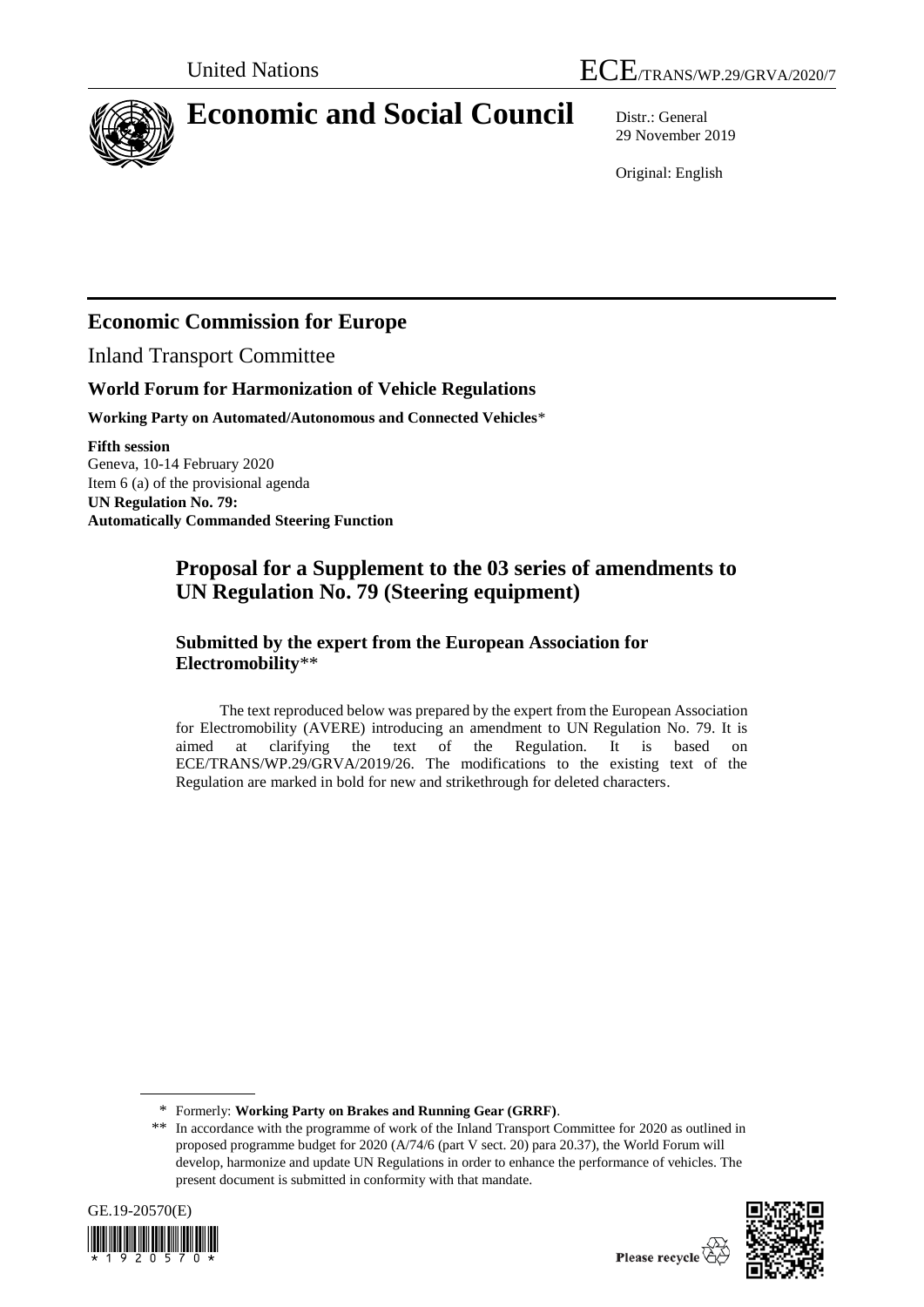## **I. Proposal**

*Paragraph 5.6.2.1.3., amend to read (insert a new provision):* 

"5.6.2.1.3. The system shall be designed so that excessive intervention of steering control is suppressed to ensure the steering operability by the driver and to avoid unexpected vehicle behaviour, during its operation. To ensure this, the following requirements shall be fulfilled:

> (a) The steering control effort necessary to override the directional control provided by the system shall not exceed 50 N;

> (b) The specified maximum lateral acceleration aysmax shall be within the limits as defined in the following table:

| Speed range                                                        | $10 - 60$<br>km/h | $>60 - 100$<br>km/h | $>100$ -<br>$130 \ km/h$ | > 130<br>km/h           |
|--------------------------------------------------------------------|-------------------|---------------------|--------------------------|-------------------------|
| Maximum value for the<br>specified maximum<br>lateral acceleration | $3 \text{ m/s}^2$ | $3 \text{ m/s}^2$   | $3 \text{ m/s}^2$        | $3 \text{ m/s}^2$       |
| Minimum value for the<br>specified maximum<br>lateral acceleration | $0 \text{ m/s}^2$ | $0.5 \text{ m/s}^2$ | $0.8 \text{ m/s}^2$      | 0.3<br>m/s <sup>2</sup> |

**For vehicles of Category M1, N<sup>1</sup>**

Table 1

#### **For vehicles of Category M2, M3, N2, N<sup>3</sup>**

| Speed range                                                        | $10 - 30$<br>km/h   | $> 30 - 60$<br>km/h | $>60$ km/h          |
|--------------------------------------------------------------------|---------------------|---------------------|---------------------|
| Maximum value for the<br>specified maximum<br>lateral acceleration | $2.5 \text{ m/s}^2$ | $2.5 \text{ m/s}^2$ | $2.5 \text{ m/s}^2$ |
| Minimum value for the<br>specified maximum<br>lateral acceleration | $0 \text{ m/s}^2$   | $0.3 \text{ m/s}^2$ | $0.5 \text{ m/s}^2$ |

(c) The moving average over half a second of the lateral jerk generated by the system shall not exceed 5 m/s<sup>3</sup>.

#### **(d) Special provision for vehicles of category M1 / [N1]**

**Notwithstanding the maximum values given in the table above, the manufacturer may declare a value for the specified maximum lateral acceleration aysmax of up to 4 m/s² for** 

**(i) Vehicle speeds up to 80 km/h,**

**(ii) Driving situations without heavy rain (e.g. the wipers are not in use at a permanent stage), and** 

**(iii) Ambient air temperatures above [4]°C**

**[The values given in the table above shall apply without exception, for any other condition].**

### *Paragraph 5.6.2.3.1.1.,* amend to read:

5.6.2.3.1.1. The conditions under which the system can be activated and the boundaries for operation (boundary conditions). The vehicle manufacturer shall provide values for  $V_{smax}$ ,  $V_{smin}$  and ay<sub>smax</sub> for every speed range as mentioned in the table of paragraph 5.6.2.1.3. of this Regulation; **in case the manufacturers declares higher values for aysmax according to 5.6.2.1.3. (d), the vehicle**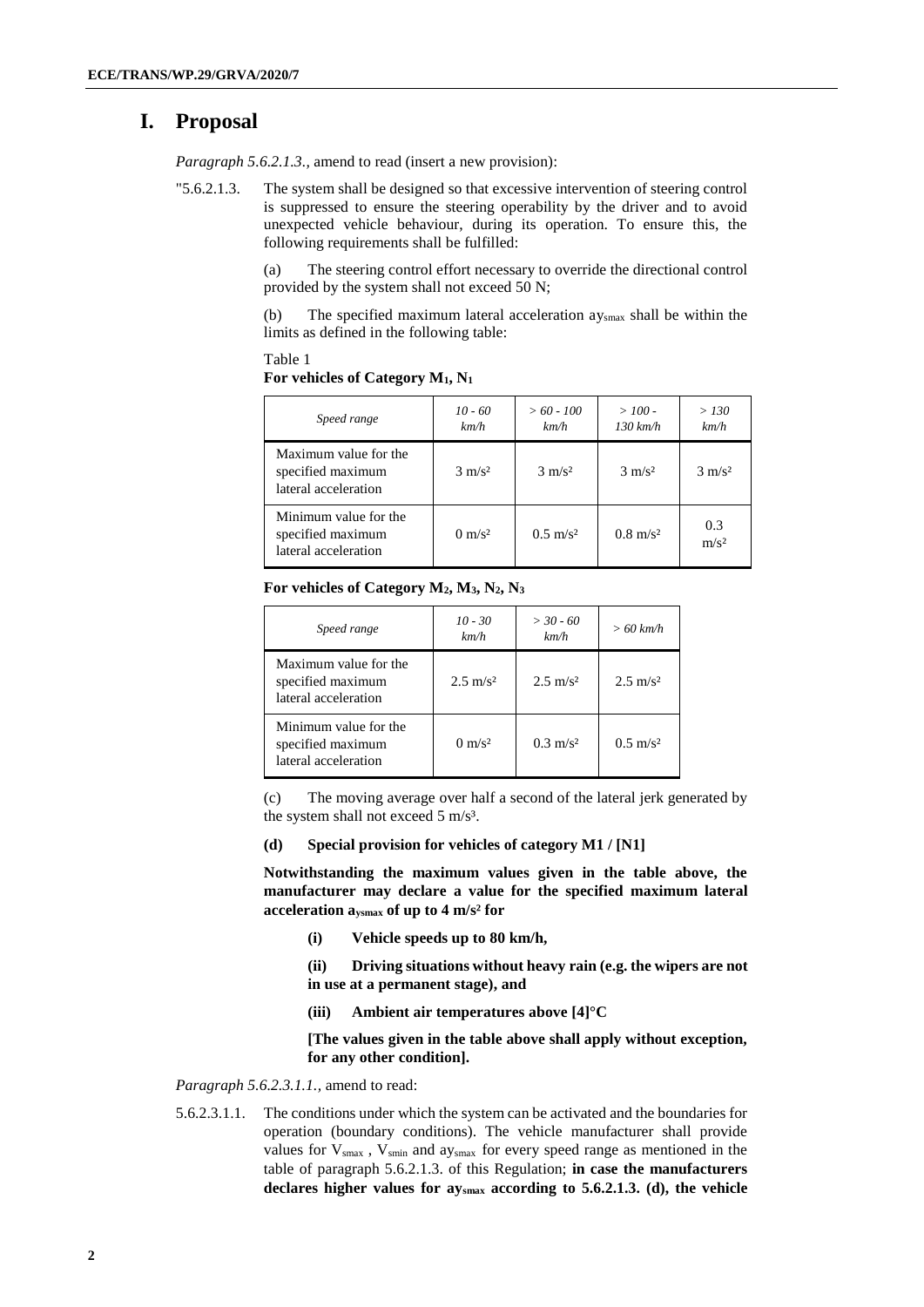**manufacturer shall provide information about how heavy rain and ambient temperature are detected.**

## **II. Justification**

### **A. Paragraph 5.6.2.1.3.**

1. We propose to increase maximum lateral acceleration limit values up to 4m/s² for speed categories up to 80 km/h for M1/[N1] category vehicles, provided there is no heavy rain and ambient air temperatures are above 4°C. A limit of 80 km/h still does not encompass all the cases where a vehicle may experience lateral acceleration values above 3 m/s² based on manual driving data that was collected. B1 lane-keeping systems can be used on road infrastructure off highways or connecting with highways (such as interchanges, exits, interurban roads, etc.). In many markets, this infrastructure can induce higher lateral acceleration values at road-legal speeds even while manual driving. Specifically challenging situations include curves that become progressively tighter or that lead into a second curve (S-bends). Allowing up to 4 m/s<sup>2</sup> for speed categories up to 80 km/h is an amendment to the proposal submitted to the 4th session of GRVA where we proposed allowing up to 4  $\text{m/s}^2$  for speed categories up to 100 km/h. This revision is in response to the feedback received at the 4th session of GRVA.

2. Analysis based on manual driving of a globally distributed set 16.500 vehicles, assessed over the course of 28 days spread over 4 months shows that lateral acceleration values exceed 3m/s² in 3,5% of the turns. A significant majority of lateral acceleration cases above 3m/s² occur at speeds up to 100 km/h as shown on the distribution graph below. (Picture 1 below) For Europe, a similar analysis of 1.250 Model 3s shows lateral acceleration values of 3m/s² being exceeded in 4,8% of the turns, with again a significant majority of the cases above 3 m/s² occurring at speeds up to 100 km/h. (Picture 2 below)

3. The low count of turns however provides a misleading conclusion of the regularity of customers encountering curves with higher lateral acceleration incidents. If we assess how frequently a driver encounters lateral acceleration values above 3 m/s<sup>2</sup> on a per trip basis, analysis of a global set of 16.500 vehicles indicates this limit being breached at least once in 76,1% of all trips that take place. A trip is defined as a vehicle leaving from a parked position until it parks again. A similar analysis of 1.250 Model 3s in Europe indicate the lateral acceleration limit of 3 m/s² being breached at least once in 80.7% of all trips. (Picture 3 below) This implies that a driver can consistently encounter a curve where lane-keeping behavior will be limited on a daily basis.

4. It should be stressed that an increase of the lateral acceleration limit to  $4m/s<sup>2</sup>$  is a maximum allowable value and not a target value. A manufacturer will not design the system to reach the 4 m/s² value at all times as this would not be a desirable experience for the driver. The intent of the limit increase is to allow the B1 system to cope with 'spikes' of lateral acceleration that are encountered in example situations described above, and to allow the system to maintain a position within, preferably, the centre of the lane.

5. It is extremely unlikely that the system will perform a direct cut from  $4 \text{ m/s}^2$  to  $3 \text{ m/s}^2$ at the limit of 80 km/h, as this would result in unreasonable system behaviour when the vehicle speed is at the threshold. Manufacturers will therefore implement a ramp between 4  $m/s<sup>2</sup>$  and 3 m/s<sup>2</sup> at the speeds leading up to the maximum of 80 kph in order to comply with the regulation. In case the maximum vehicle speed limit is limited to 60 km/h, this would result in a ramp leading to this value and as a consequence not leave an increased limit for the system to operate on.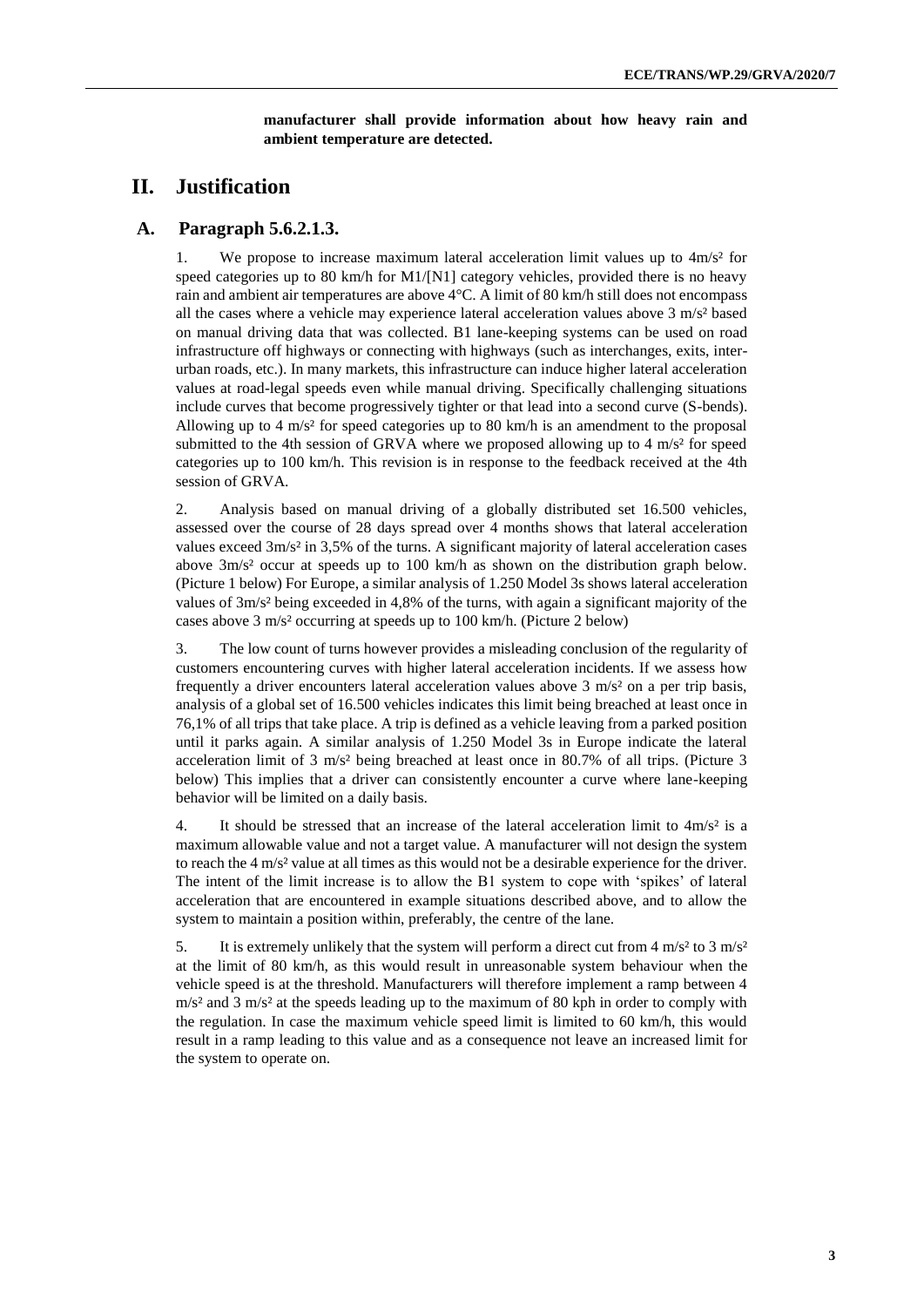#### **Picture 1**

**Analysis of max lateral acceleration occurrence and related vehicle speed distribution, based on a globally distributed set of 16.500 Tesla vehicles**

## ACSF Cat. B1 Fleet Data - Manual Driving



\*Data is collected from 16.5k cars in Tesla's customer fleet in the 28 days spread between Jan-Apr'2019 Each "turn" referenced above begins when steering wheel torsion bar torque exceeds 2 Nm and ends when torque goes back below 2 Nm (22M turns)<br>Data is filtered for areas where Autosteer is available (to attempt to limit dat

#### **Picture 2**

**Analysis of max lateral acceleration occurrence and related vehicle speed distribution, based on an EU distributed set of 1.250 Model 3s vehicles**

# ACSF Cat. B1 Fleet Data - Manual Driving in EU





\*Data is collected from 1250 Model 3's in Tesla's customer fleet in the 28 days spread between Jan-Apr'2019<br>Each "turn" referenced above begins when steering wheel torsion bar torque exceeds 2 Nm and ends when torque goes

Data is filtered for areas where Autosteer is available (to attempt to limit data to areas lane where lines are present and visible) and vehicle speed > 10 kph